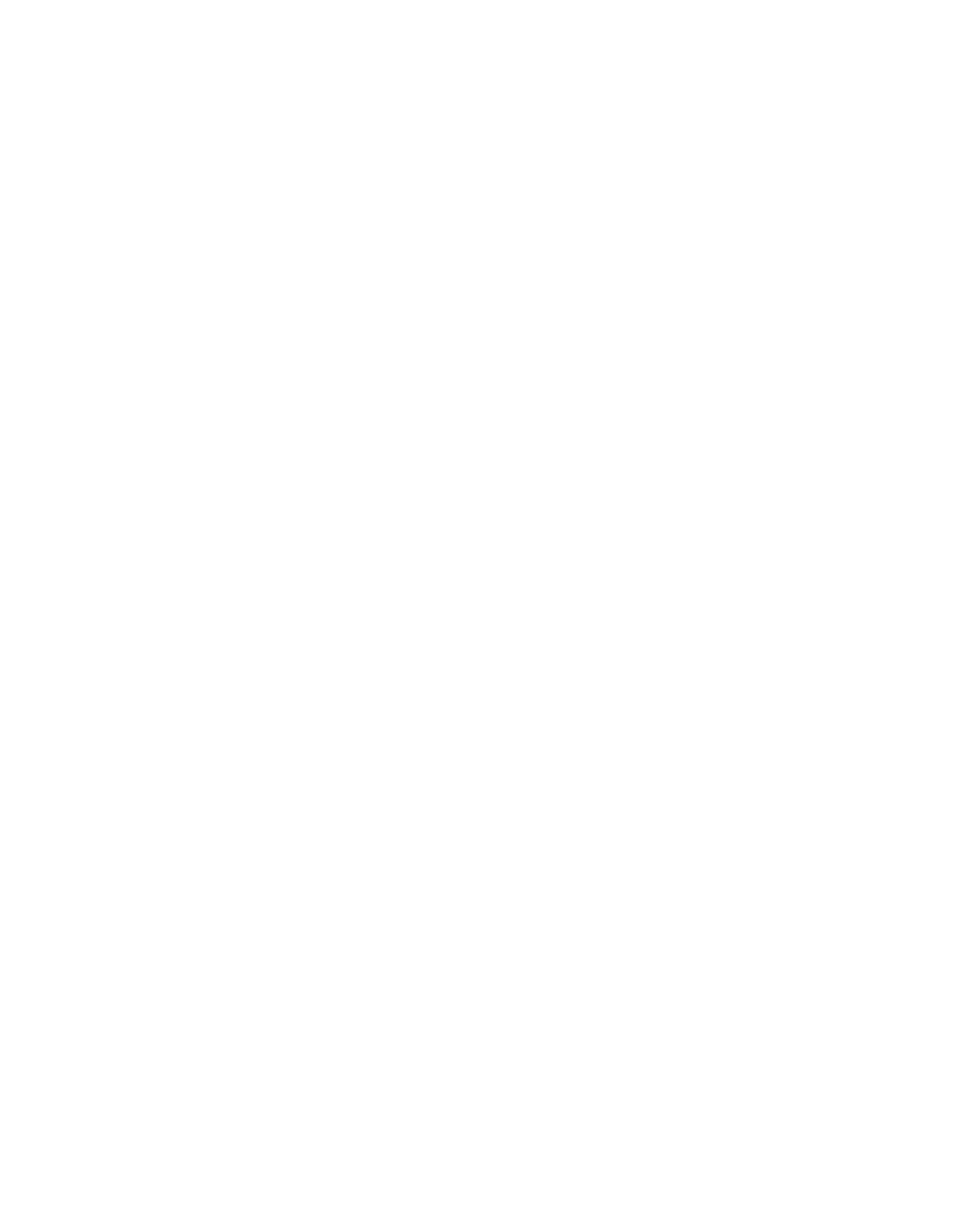### **Table of Contents**

| Section     |     | Page |
|-------------|-----|------|
| $\mathbf 1$ |     |      |
|             |     |      |
|             | 1.2 |      |
|             | 1.3 |      |
|             | 1.4 |      |
| 2.          |     |      |
|             | 2.1 |      |
|             |     |      |

#### **List of Tables**

| Table   | Page |
|---------|------|
|         |      |
| Table 1 |      |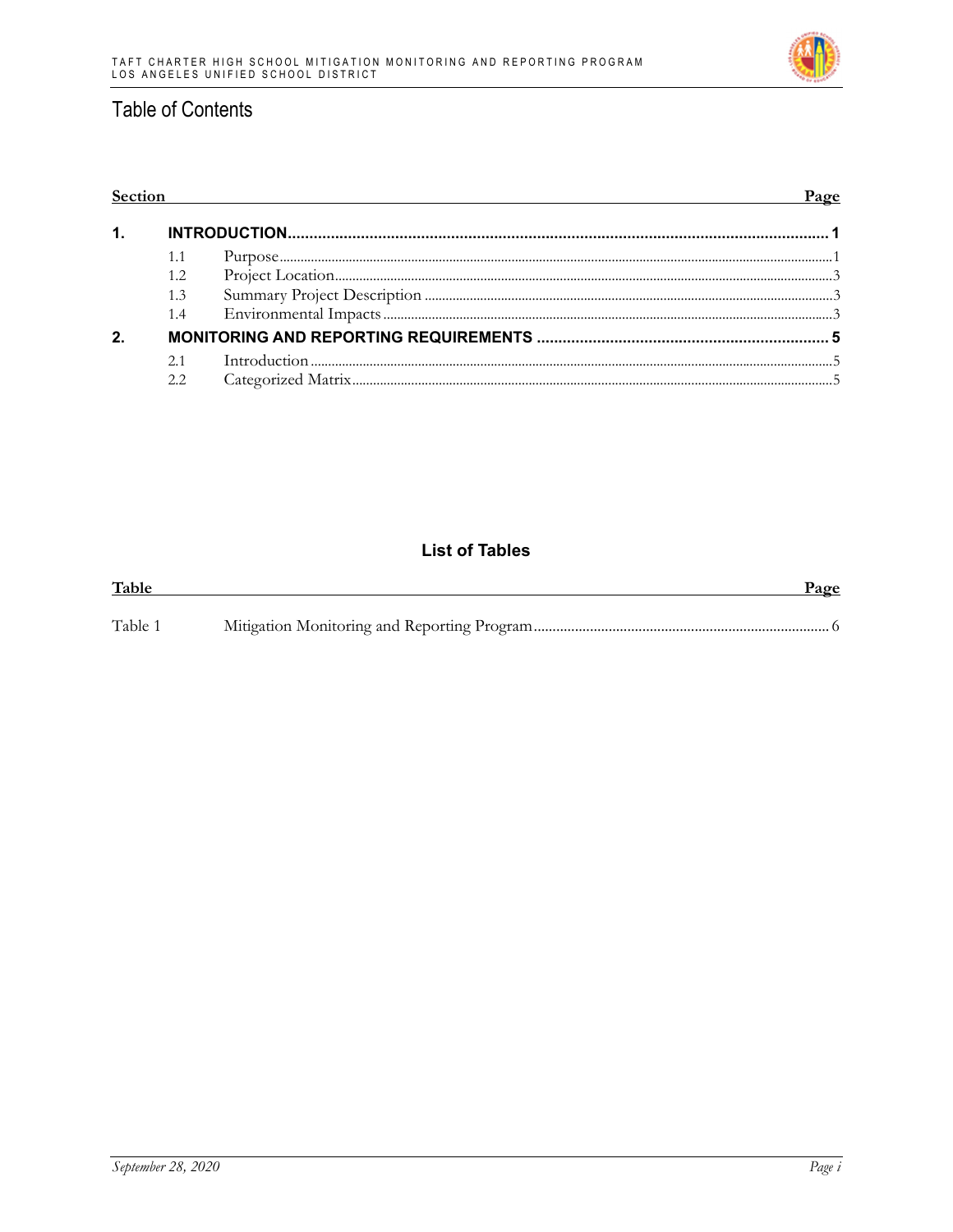

### Table of Contents

*This page intentionally left blank.*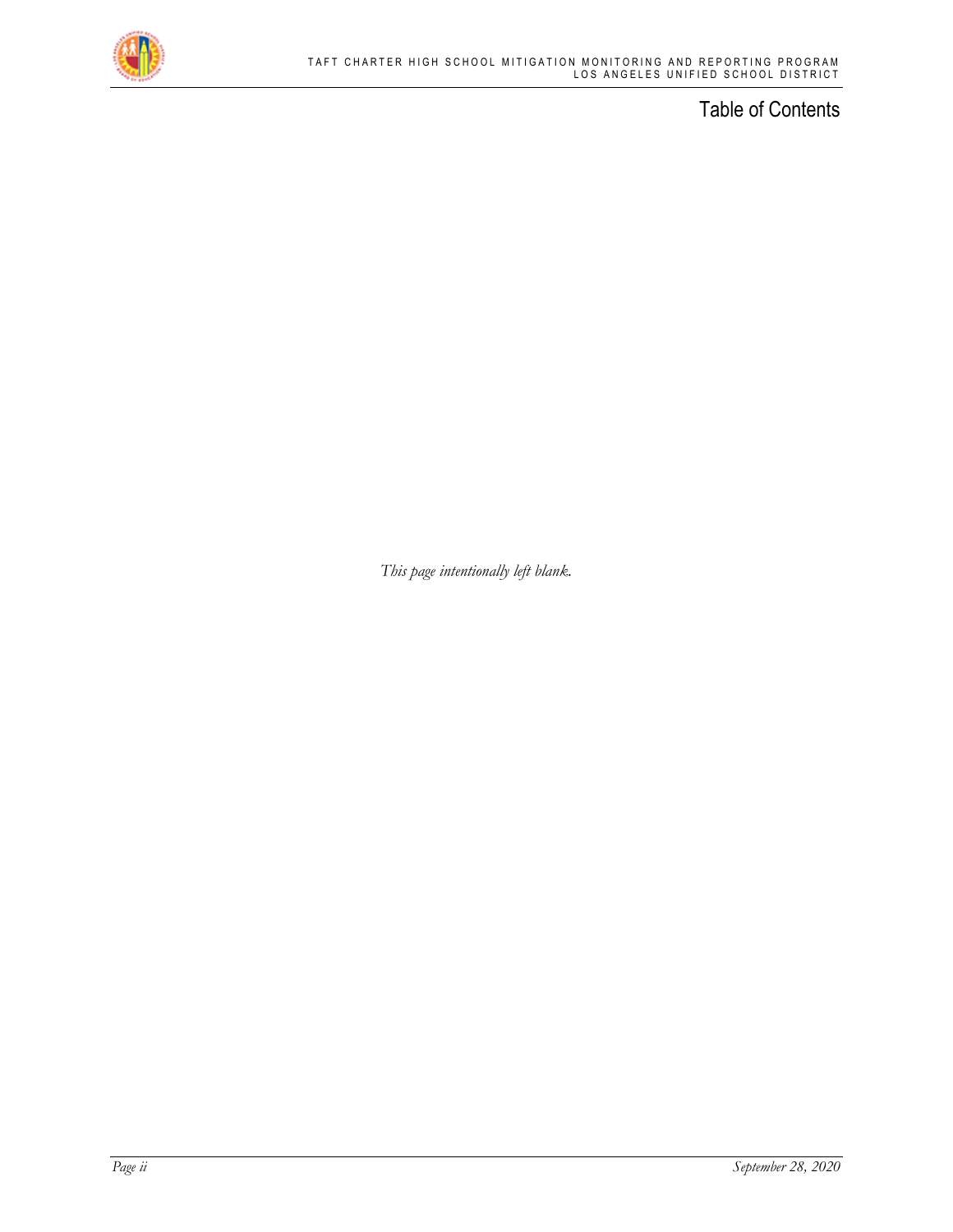# **1.1 PURPOSE**

This Mitigation Monitoring and Reporting Program (MMRP) has been developed to provide a vehicle by which to implement and monitor compliance with the mitigation measures identified by Los Angeles Unified School District (LAUSD) for the comprehensive modernization project Taft Charter High School (Project).

This MMRP has been prepared in conformance with Section 21081.6 of the Public Resources Code, which states:

- (a) When making findings required by paragraph (1) of subdivision (a) of Section 21081 or when adopting a mitigated negative declaration pursuant to paragraph (2) of subdivision (c) of Section 21080, the following requirements shall apply:
	- (1) The public agency shall adopt a reporting or monitoring program for the changes made to the project or conditions of project approval, adopted in order to mitigate, or avoid significant effects on the environment. The reporting or monitoring program shall be designed to ensure compliance during project implementation. For those changes which have been required or incorporated into the project at the request of a responsible agency or a public agency having jurisdiction by law over natural resources affected by the project, that agency shall, if so requested by the lead or responsible agency, prepare and submit a proposed reporting or monitoring program.

The Project is subject to the California Department of Education (CDE) design and siting requirements, and the school architectural designs are subject to review and approval by the California Division of the State Architect (DSA). The Project is required to comply with specific design standards and sustainable building practices. Certain standards assist in reducing environmental impacts, such as the California Green Building Code (CALGreen Code),<sup>1</sup> LAUSD Standard Conditions of Approval (SC),<sup>2</sup> and the Collaborative for High-Performance Schools (CHPS) criteria.3

**California Green Building Code.** Part 11 of the California Building Standards Code is the California Green Building Standards Code, also known as the CALGreen Code. The CALGreen Code is a statewide green building standards code and is applicable to residential and non-residential buildings throughout California, including schools. The CALGreen Code was developed to reduce greenhouse gas (GHG) emissions from buildings; promote environmentally responsible, cost-effective, healthier places to live and work; reduce energy

<sup>1</sup> California Green Building Standards Code, Title 24, Part 11.

<sup>2</sup> Program EIR for the School Upgrade Program. Report. 2015. http://achieve.lausd.net/ceqa.

<sup>&</sup>lt;sup>3</sup> The Board of Education's October 2003 Resolution on Sustainability and Design of High Performance Schools directs staff to continue its efforts to ensure that every new school and modernization project in the District, from the beginning of the design process, incorporate CHPS (Collaborative for High Performance Schools) criteria to the extent possible.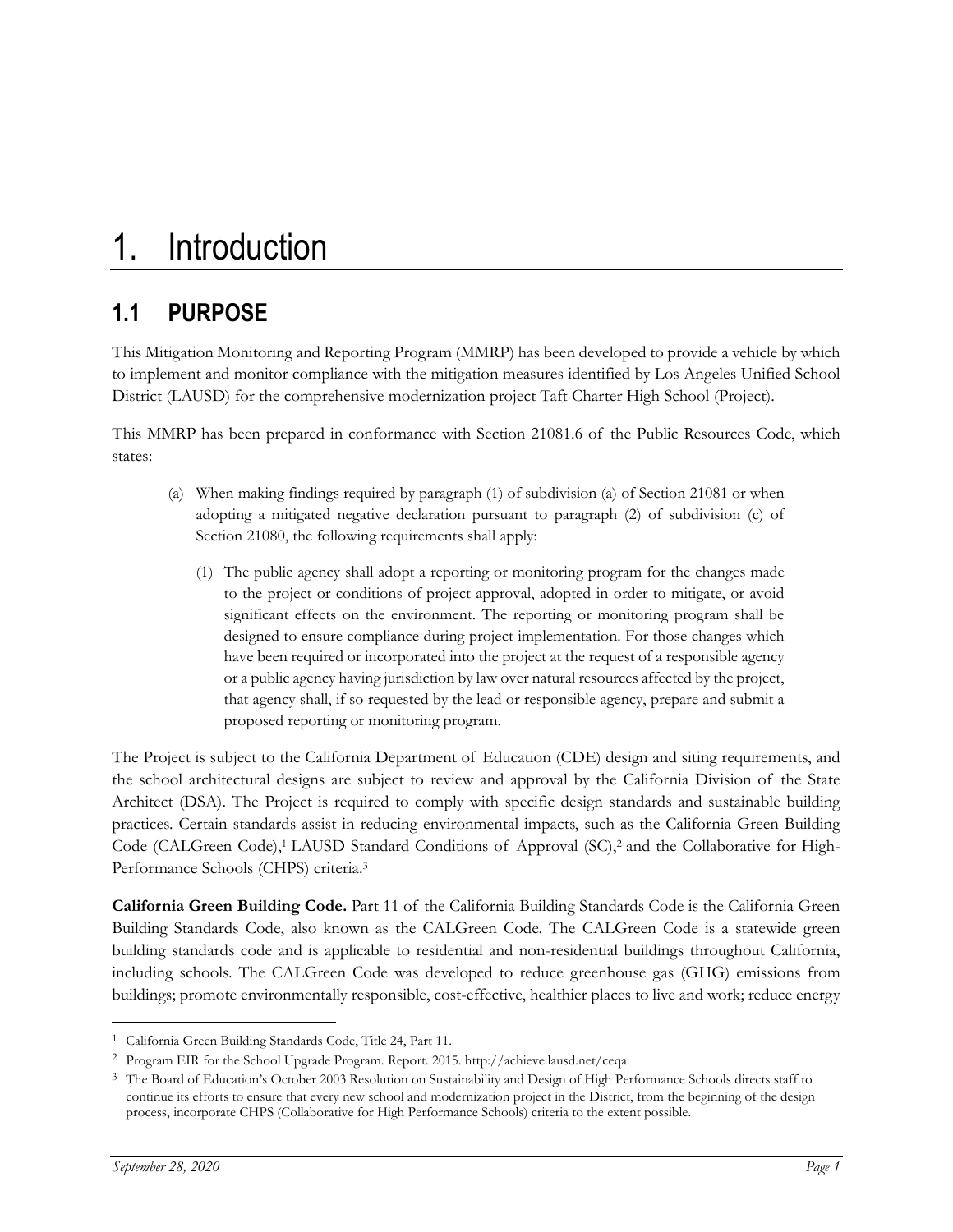

and water consumption; and respond to the environmental directives of the Department of Housing and Community Development.

**Standard Conditions of Approval for District Construction, Upgrade, and Improvement Projects.** Standard Conditions of Approval for District Construction, Upgrade, and Improvement Projects (SCs) were adopted by the LAUSD Board of Education (BOE) on February 5, 2019 (Board Report Number 241-18/19). SCs are environmental standards that are applied to LAUSD construction, upgrade, and improvement projects during the environmental review process by the Office of Environmental Health and Safety (OEHS) California Environmental Quality Act (CEQA) team to offset potential environmental impacts. The SCs were largely compiled from established LAUSD standards, guidelines, specifications, practices, plans, policies, and programs. For each SC, applicability is triggered by factors such as the project type and existing conditions. These SCs are implemented during the planning, construction, and operational phases of the projects. The BOE adopted a previous version of the SCs on November 10, 2015 (Board Report Number 159-15/16). They were originally compiled as a supplement to the Program Environmental Impact Report (EIR) for the School Upgrade Program (SUP), which was certified by the BOE on November 10, 2015 (Board Report No. 159-15/16). The most recently adopted SCs were updated in order to incorporate and reflect recent changes in the laws, regulations and the LAUSD's standard policies, practices and specifications (e.g., the Design Guidelines and Design Standards, which are routinely updated and are referenced throughout the SCs).

**Collaborative for High-Performance Schools.** The Project would include CHPS criteria points under seven categories: Integration, Indoor Environmental Quality, Energy, Water, Site, Materials and Waste Management, and Operations and Metrics. LAUSD is committed to sustainable construction principles and has been a member of the CHPS since 2001. CHPS has established criteria for the development of high-performance schools to create a better educational experience for students and teachers by designing the best facilities possible. CHPS-designed facilities are healthy, comfortable, energy efficient, material efficient, easy to maintain and operate, commissioned, environmentally responsive site, a building that teaches, safe and secure, community resource, stimulating architecture, and adaptable to changing needs. The Project would comply with CHPS and LAUSD sustainability guidelines. The design team would be responsible for incorporating sustainability features for the Project, including onsite treatment of stormwater runoff, "cool roof" building materials, lighting that reduces light pollution, water and energy-efficient design, water-wise landscaping, collection of recyclables, and sustainable and/or recycled-content building materials.

**Project Design Features.** Project design features (PDFs) are environmental protection features that modify a physical element of a site-specific project and are depicted in a site plan or documented in the Project design plans. PDFs may be incorporated into a project design or description to offset or avoid a potential environmental impact and do not require more than adhering to a site plan or project design. Unlike mitigation measures, PDFs are not special actions that need to be specifically defined or analyzed for effectiveness in reducing potential impacts.

**Mitigation Measures.** If, after incorporation and implementation of federal, state, and local regulations; CHPS prerequisite criteria; PDFs; and SCs, there are still significant environmental impacts, then feasible and project-specific mitigation measures are required to reduce impacts to less than significant levels. Mitigation under CEQA Guidelines Section 15370 includes: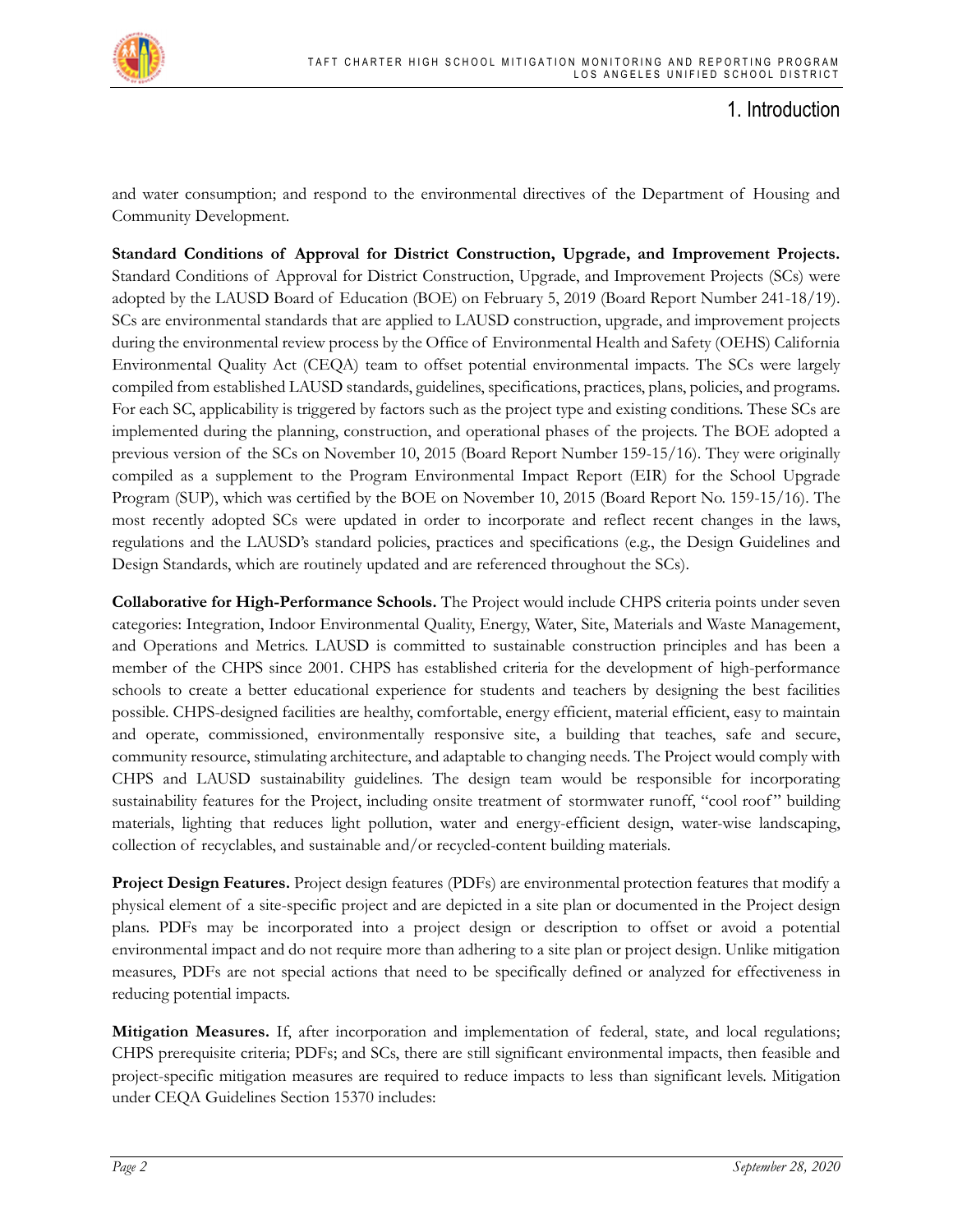

- Avoiding the impact altogether by not taking a certain action or parts of an action.
- Minimizing impacts by limiting the degree or magnitude of the action and its implementation.
- Rectifying the impact by repairing, rehabilitating, or restoring the impacted environment.
- Reducing or eliminating the impact over time by preservation and maintenance operations during the life of the action.
- Compensating for the impact by replacing or providing substitute resources or environments.

Mitigation measures must further reduce significant environmental impacts above and beyond compliance with federal, state, and local laws and regulations, PDFs, and SCs.

# **1.2 PROJECT LOCATION**

Taft Charter High School is located at 5461 Winnetka Avenue within the Woodland Hills neighborhood of Los Angeles, California, 91364. The school boundary includes two discontinuous parcels located on opposite sides of Winnetka Avenue totaling 32.4 acres. The larger 29.81-acre parcel to the west of Winnetka Avenue (Assessor Parcel Number [APN] 2166-042-902) includes the main campus of Taft Charter High School and the smaller 2.59-acre parcel to the east (APN 2166-034-900) includes a surface parking lot as well as two portable buildings for the Thoreau Continuation High School.

# **1.3 SUMMARY PROJECT DESCRIPTION**

The Project is designed to address the most critical physical concerns of the buildings and grounds at the campus through building replacement, renovation, and modernization to provide facilities that are safe, secure, and better aligned with the current instructional program. The Project includes demolishing eight permanent buildings, removing existing portable buildings, constructing new permanent buildings that provide adequate learning spaces and support areas, upgrading and replacing aging utilities and infrastructure, improving existing athletic facilities, and providing new landscaping and hardscaping. The Project also includes limited modernization of existing structures including accessible facilities consistent with the requirements of the Americans with Disabilities Act, seismic retrofit pursuant to California Assembly Bill 300, and low voltage upgrades to support current technology.

# **1.4 ENVIRONMENTAL IMPACTS**

#### **1.4.1 No Impact and Less Than Significant Impact**

The following environmental resource areas were identified as no impact or less than significant in the Initial Study.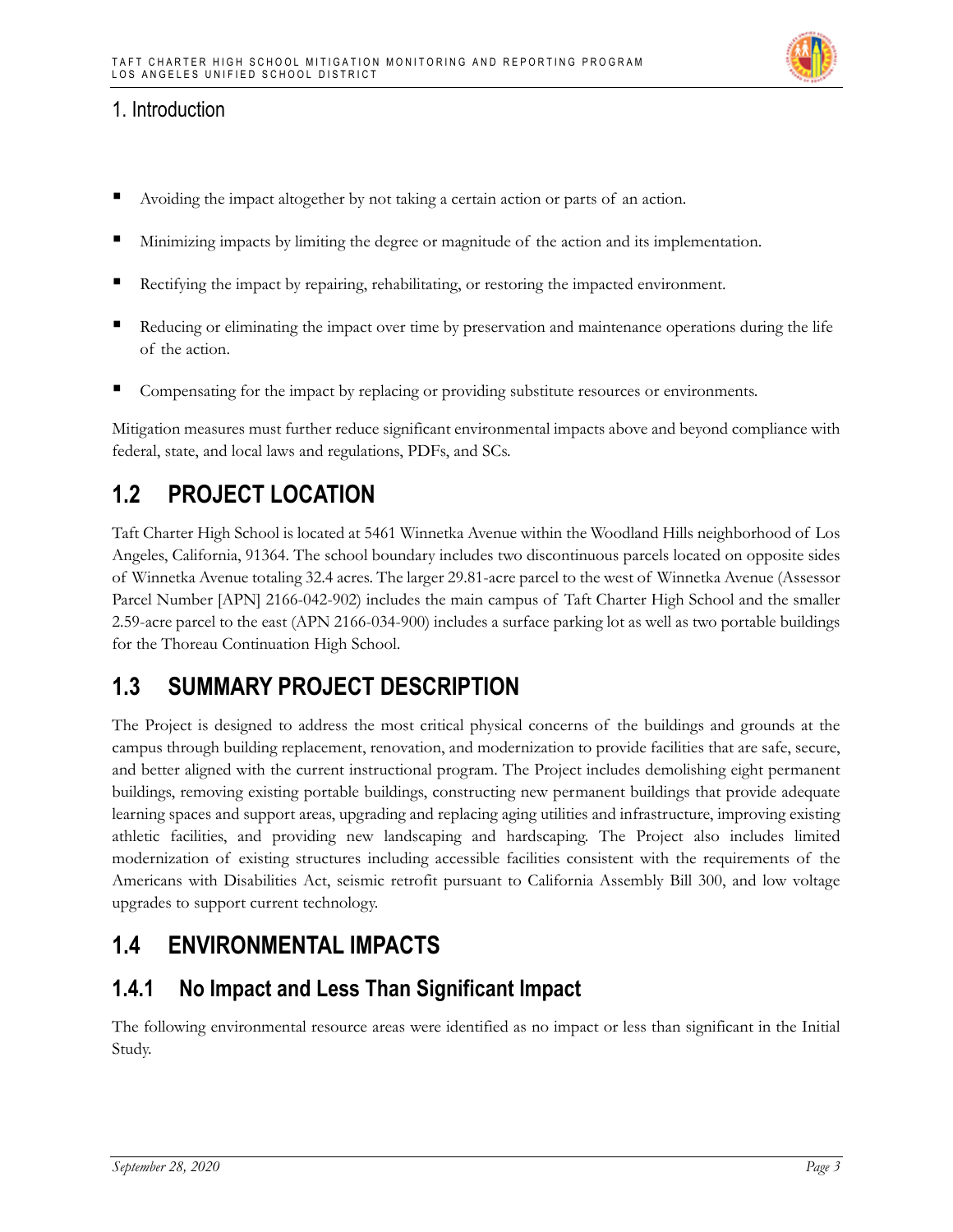

- **Aesthetics**
- **Agriculture and Forestry Resources**
- Air Quality
- Biological Resources
- Cultural Resources
- $\blacksquare$  Energy
- Greenhouse Gas Emissions
- Hydrology and Water Quality
- Land Use and Planning
- **Mineral Resources**
- **Noise**
- **Pedestrian Safety**
- Population and Housing
- Public Services
- Recreation
- Transportation and Circulation
- Tribal Cultural Resources
- Utilities and Service Systems
- Wildfire

### **1.4.2 Less Than Significant with Mitigation**

The IS/MND found that the Project would result in two potentially significant impacts: Geology and Soils and Hazards and Hazardous Materials. Table 1 lists the mitigation measures that were incorporated into the Project. With the incorporation of these mitigation measures, impacts to Geology and Soils and Hazards and Hazardous Materials would be less than significant.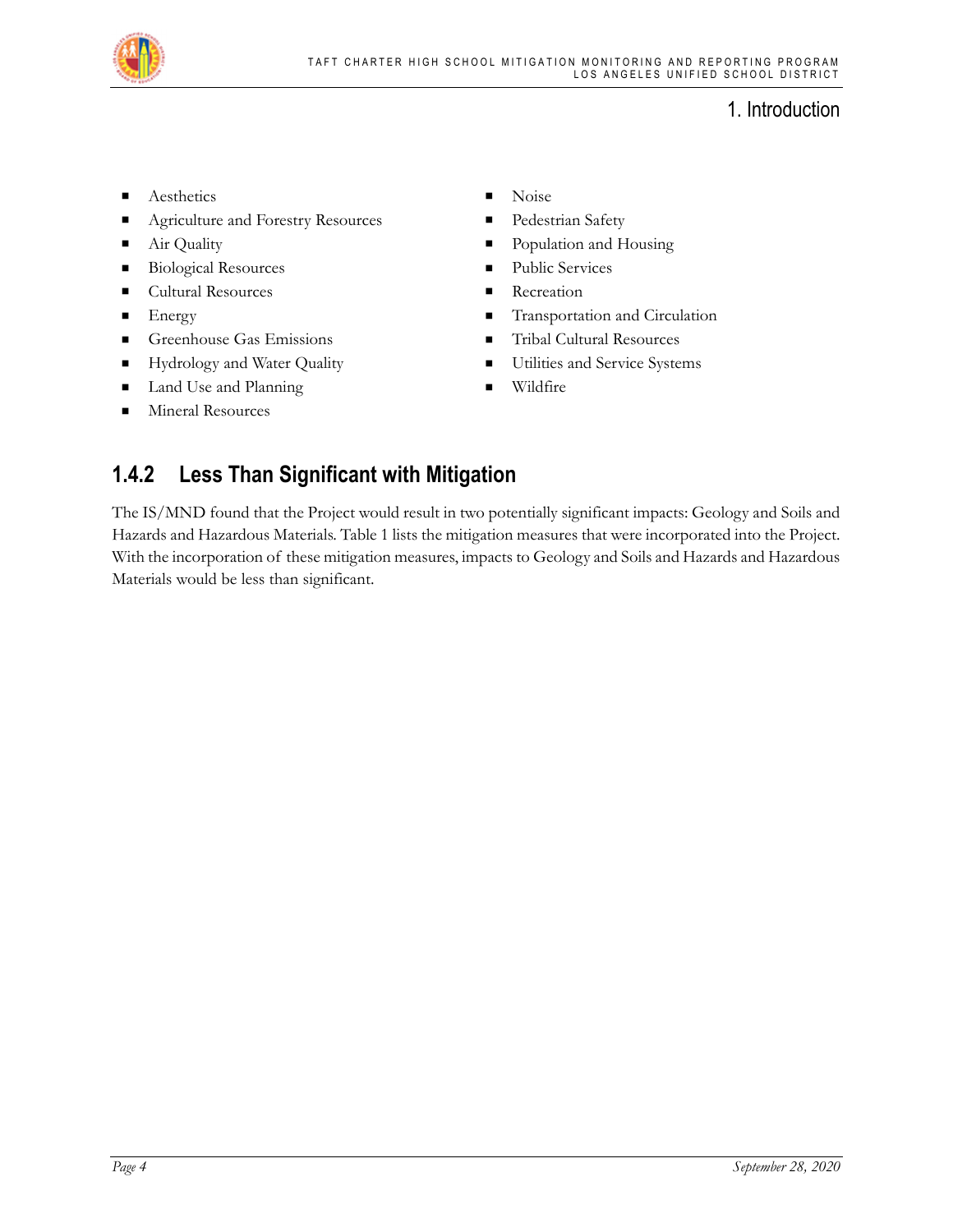# 2. Monitoring and Reporting Requirements

# **2.1 INTRODUCTION**

CEQA requires adoption of a reporting or monitoring program for the conditions of Project approval that are necessary to mitigate, reduce, or avoid significant impacts on the environment.4

The purpose of the MMRP is to ensure the effective implementation of the measures for the Project. In addition, it provides a means for identifying corrective actions, if necessary, before irreversible environmental damage occurs. As the Lead Agency, LAUSD is responsible for review and approval of the Project and adoption of the MMRP.

The program requirements outlined in Table 1 include:

- **Mitigation measures;**
- Responsibility for implementation;
- Implementation phase (i.e., pre-construction, construction, prior to occupancy, post-occupancy);
- Responsibility for monitoring; and
- Completion date and initials of monitoring party.

# **2.2 CATEGORIZED MATRIX**

Project-specific mitigation measures have been categorized in Table 1. The table serves as the basis for scheduling the implementation of and compliance with mitigation measures.

<sup>4</sup> Public Resources Code, Section 21081.6.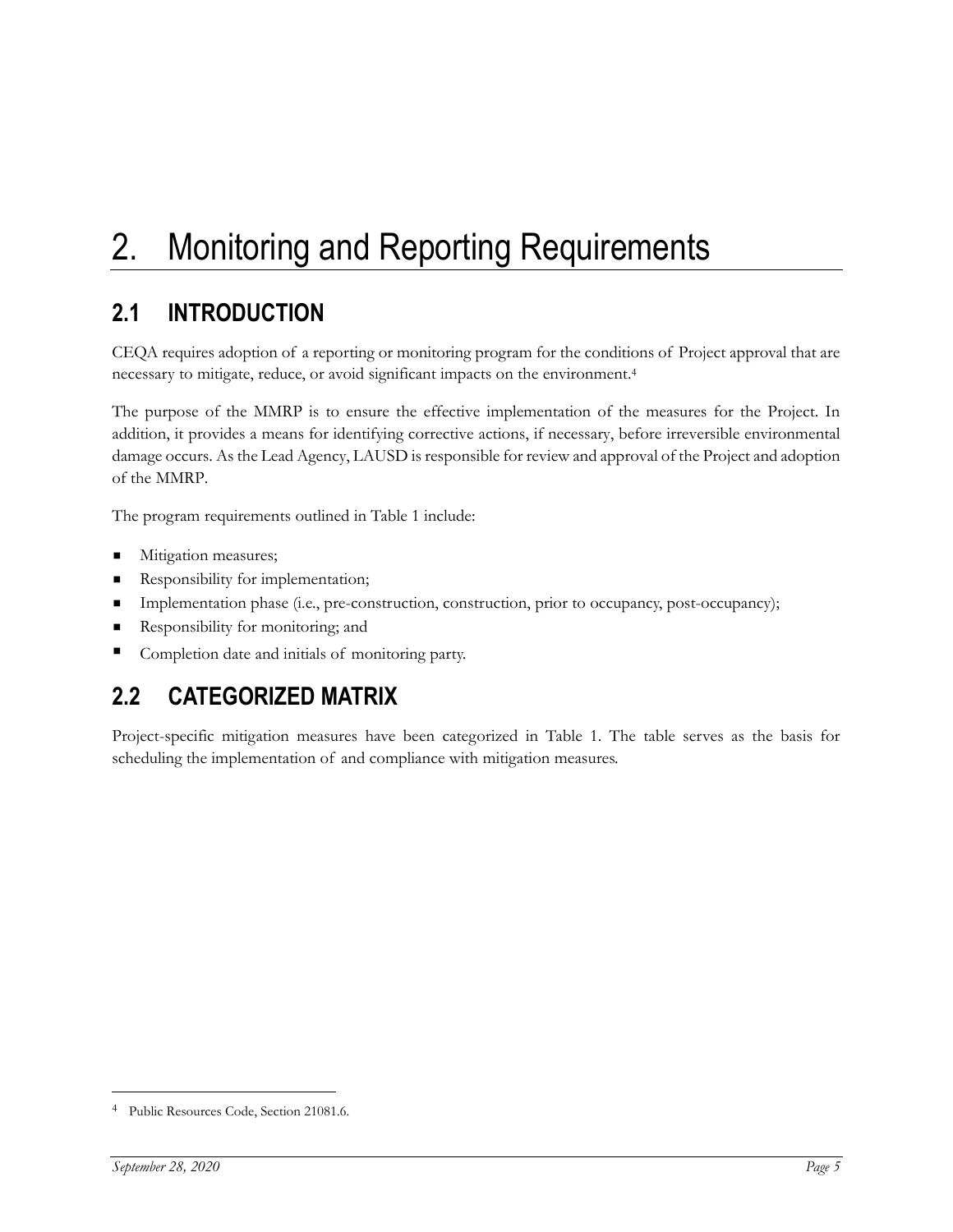

# 2. Monitoring and Reporting Requirements

|                                        | <b>Mitigation Measures</b>                                                                                                                                                                                                                                                                                                                                                                                                                                                                                                                                                                                                                                                                                                                     | <b>Responsibility for</b><br>Implementation                     | Implementation<br><b>Phase</b>                                        | <b>Responsibility for</b><br><b>Monitoring</b> | <b>Monitor</b><br>(Signature Required)<br>(Date of Compliance) |  |
|----------------------------------------|------------------------------------------------------------------------------------------------------------------------------------------------------------------------------------------------------------------------------------------------------------------------------------------------------------------------------------------------------------------------------------------------------------------------------------------------------------------------------------------------------------------------------------------------------------------------------------------------------------------------------------------------------------------------------------------------------------------------------------------------|-----------------------------------------------------------------|-----------------------------------------------------------------------|------------------------------------------------|----------------------------------------------------------------|--|
| <b>GEOLOGY AND SOILS</b>               |                                                                                                                                                                                                                                                                                                                                                                                                                                                                                                                                                                                                                                                                                                                                                |                                                                 |                                                                       |                                                |                                                                |  |
| MM-GEO-1                               | LAUSD shall require the Contractor to replace the<br>existing fill soils with properly compacted fill or to<br>implement drilled cast-in-place concrete pile<br>foundations during construction of new buildings<br>to ensure that all new buildings are structurally<br>supported.                                                                                                                                                                                                                                                                                                                                                                                                                                                            | Taft Charter High<br>School administrator;<br>LAUSD FSD / OEHS. | Prior to the<br>construction of<br>any new buildings<br>on the Campus | LAUSD FSD / OEHS                               |                                                                |  |
|                                        | To ensure modernized and new structures are<br>structurally supported to an acceptable level,<br>LAUSD must implement the excavation and<br>replacement of existing fill soils with properly<br>compacted fill soils or support new buildings on<br>drilled cast-in-place concrete pile foundations.<br>The means and methods of installation, design,<br>and implementation of either the replacement of<br>existing fill soils to ensure soil stability underlying<br>new and modernized buildings or the<br>implementation of drilled cast-in-place concrete<br>pile foundations shall be the responsibility of a<br>licensed geologist and general contractor who<br>shall satisfy the requirements of DSA's applicable<br>codes and laws. |                                                                 |                                                                       |                                                |                                                                |  |
| <b>HAZARDS AND HAZARDOUS MATERIALS</b> |                                                                                                                                                                                                                                                                                                                                                                                                                                                                                                                                                                                                                                                                                                                                                |                                                                 |                                                                       |                                                |                                                                |  |
| MM-HAZ-1                               | Soil investigation and remediation, as necessary,<br>associated with Industrial Arts #2 (Building 9).<br>. Two bays with roll up doors were identified on                                                                                                                                                                                                                                                                                                                                                                                                                                                                                                                                                                                      | Taft Charter High<br>School administrator;<br>LAUSD FSD / OEHS. | Prior to the<br>demolition of<br>Industrial Arts #2<br>(Building 9)   | LAUSD FSD / OEHS                               |                                                                |  |
|                                        | the east side of the former Industrial Arts #2                                                                                                                                                                                                                                                                                                                                                                                                                                                                                                                                                                                                                                                                                                 |                                                                 |                                                                       |                                                |                                                                |  |

| Table 1                                     |  |  |  |  |  |
|---------------------------------------------|--|--|--|--|--|
| Mitigation Monitoring and Reporting Program |  |  |  |  |  |